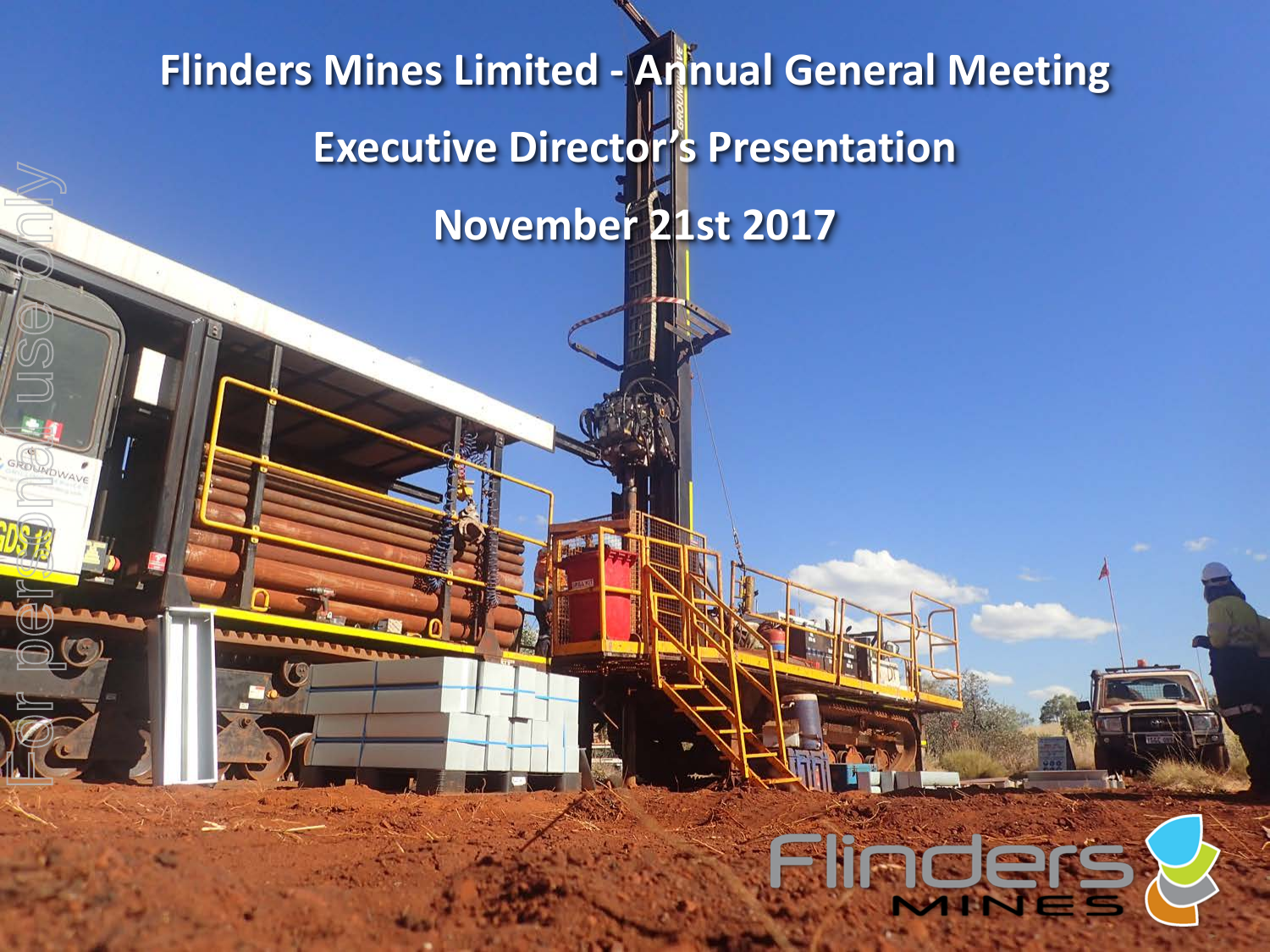### **OVERVIEW**



- Restructure and relocation
- Strategic review
- PIOP asset maturation phase
- Other tenement activity
- **Next steps**



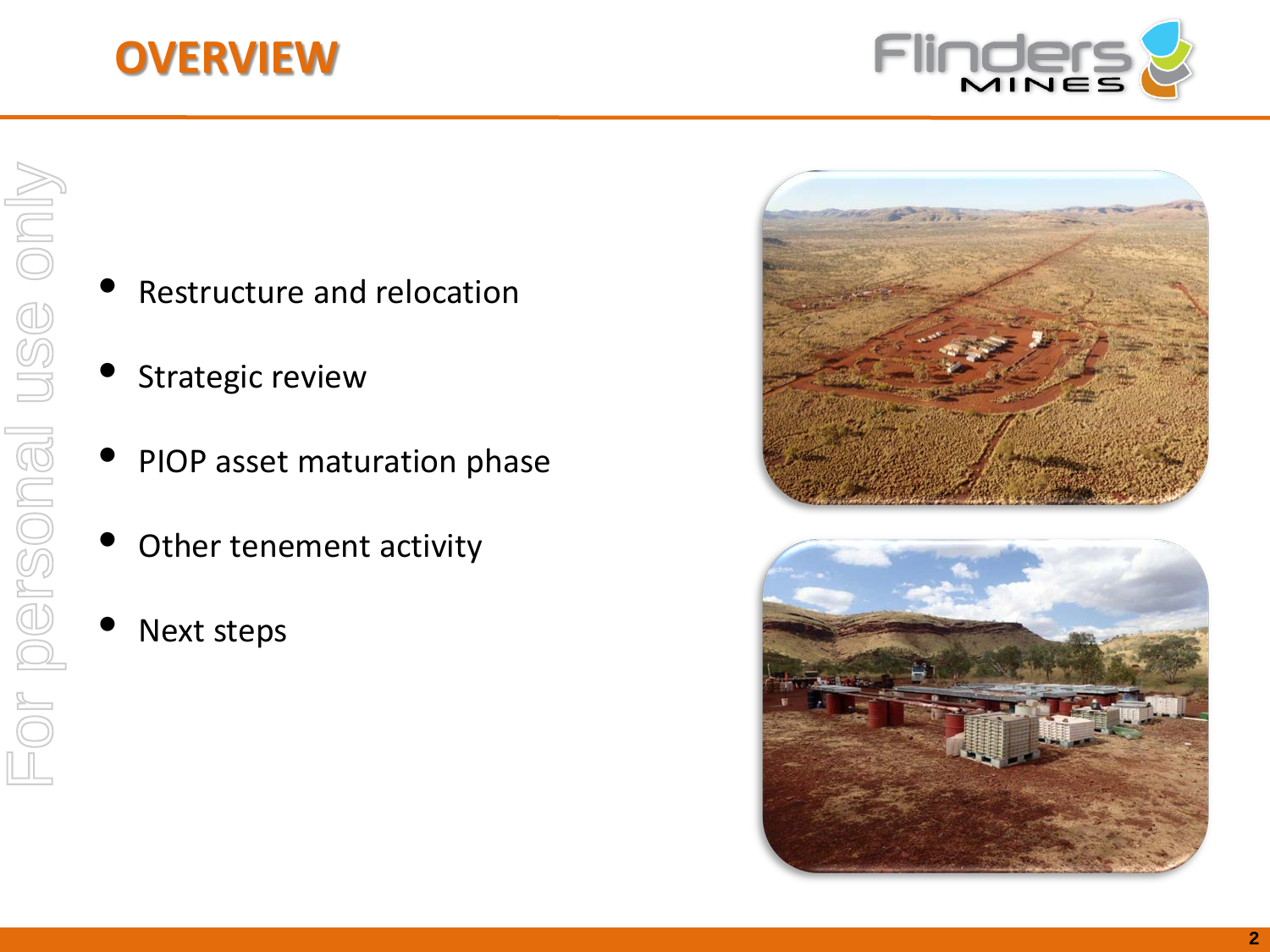## **RESTRUCTURE & RELOCATION**

- Board Renewal post TIO bid in 2016
- Corporate refocus and restructure
- Relocated Head Office to Perth
- Renewal of management team
- Implementation of cost reduction
- Focus on development pathways





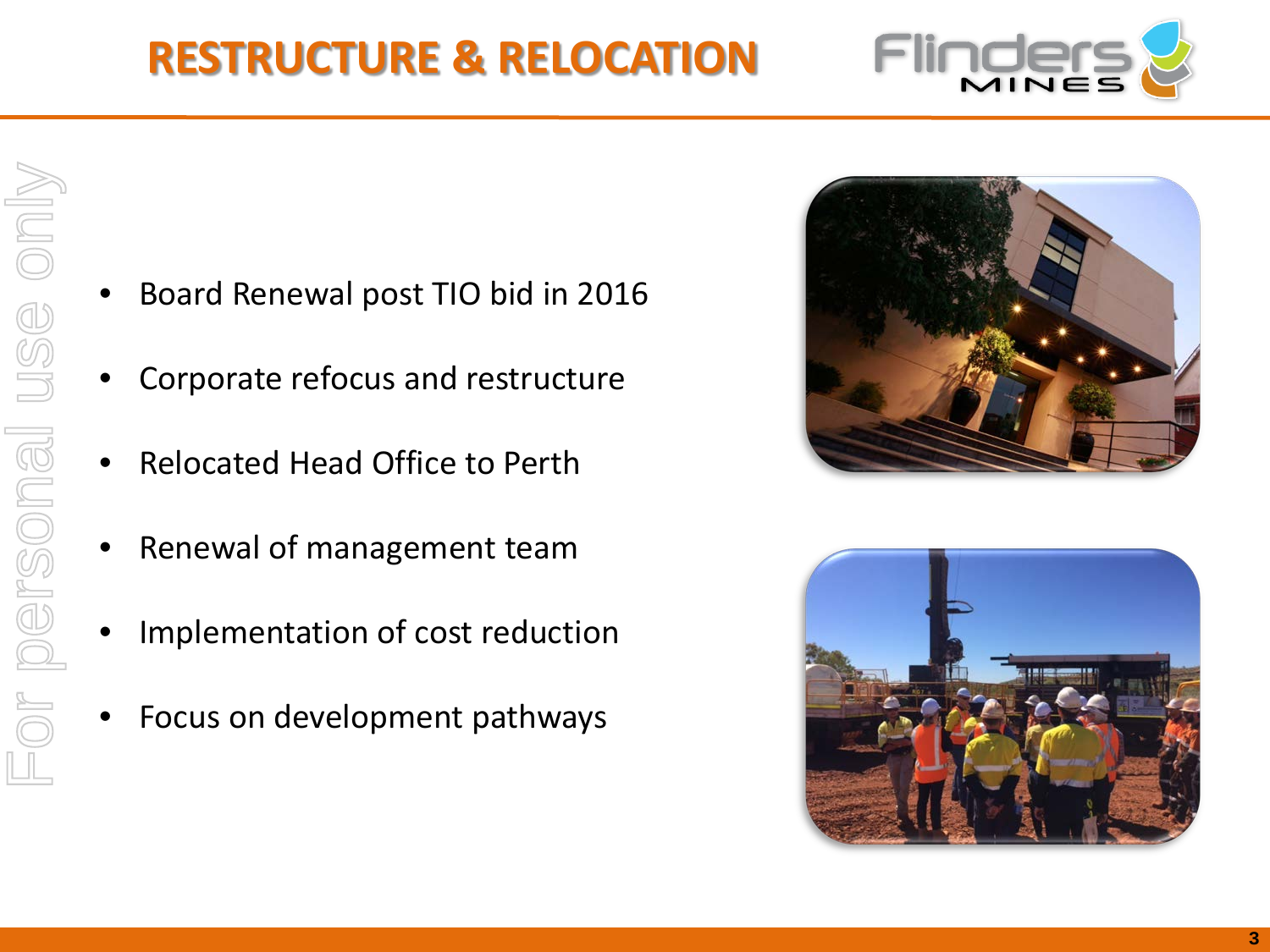# For personal use onlyFor personal use only

### **STRATEGIC REVIEW**

- Purpose of the Strategic Review
- **Strategic Review Process**
- **Strategic Review Findings**







**WorleyParsons Group** 

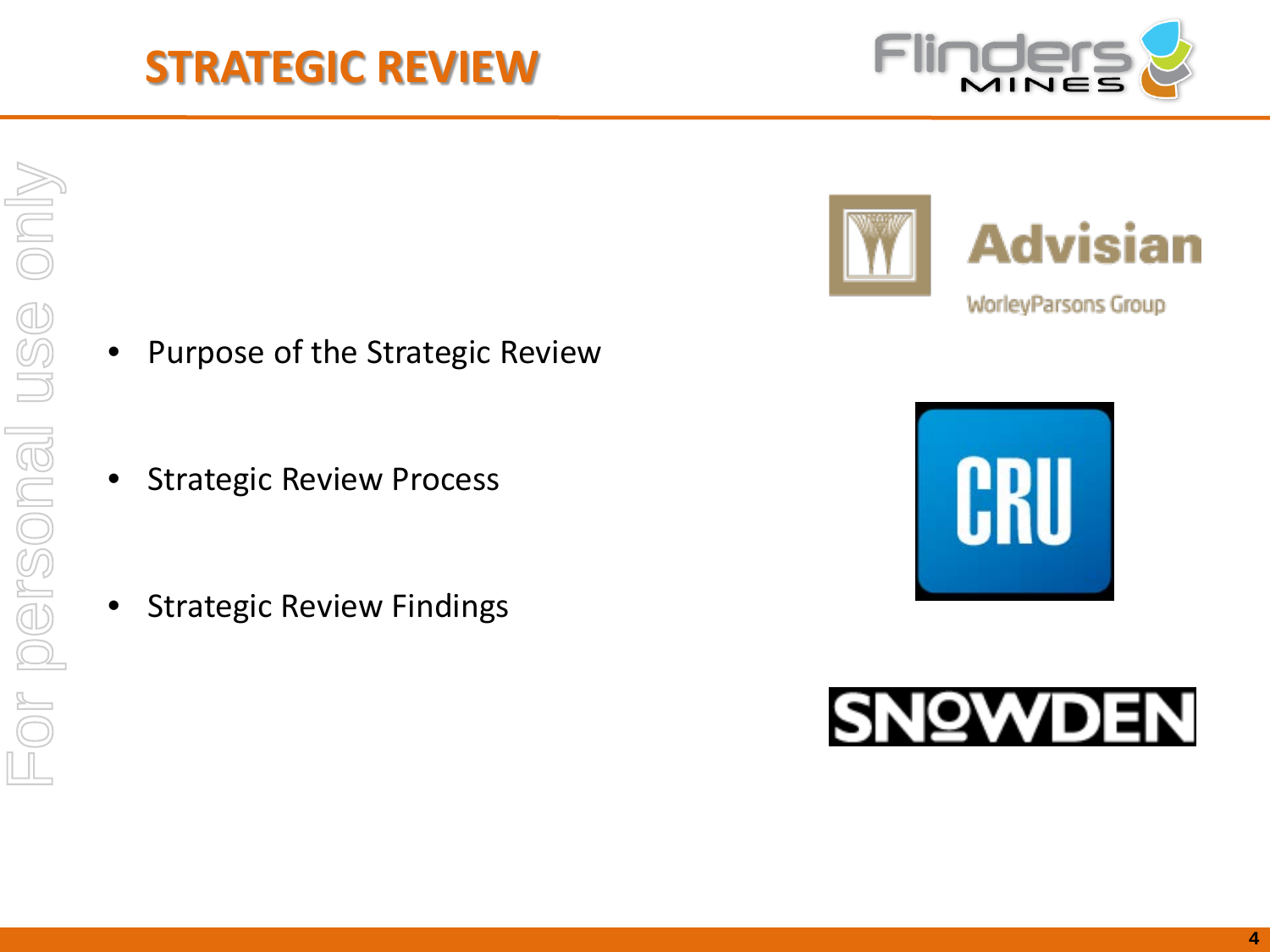

For personal use onlyor personal use only

The purpose of the strategic review was to assess the status of the assets of FMS and to define and assess the range of options for maximising shareholder value.

The guiding principles for the strategic review were;

- Independent review process
	- Managed by Independent Director David McAdam
- Report to be coordinated and collated by a well-recognised, independent and reputable third party.
	- Advisian Consulting firm advising clients in the infrastructure, minerals and chemicals sectors ( A division of Worley Parsons )
- Engagement of independent parties with proven track record in their field of expertise.
	- Snowden (Mining & Geology) , CRU (Marketing) , Advisian/WP (Processing, Stakeholder)
- Based on existing documented data and information within the FMS systems and partners
	- FMS data room established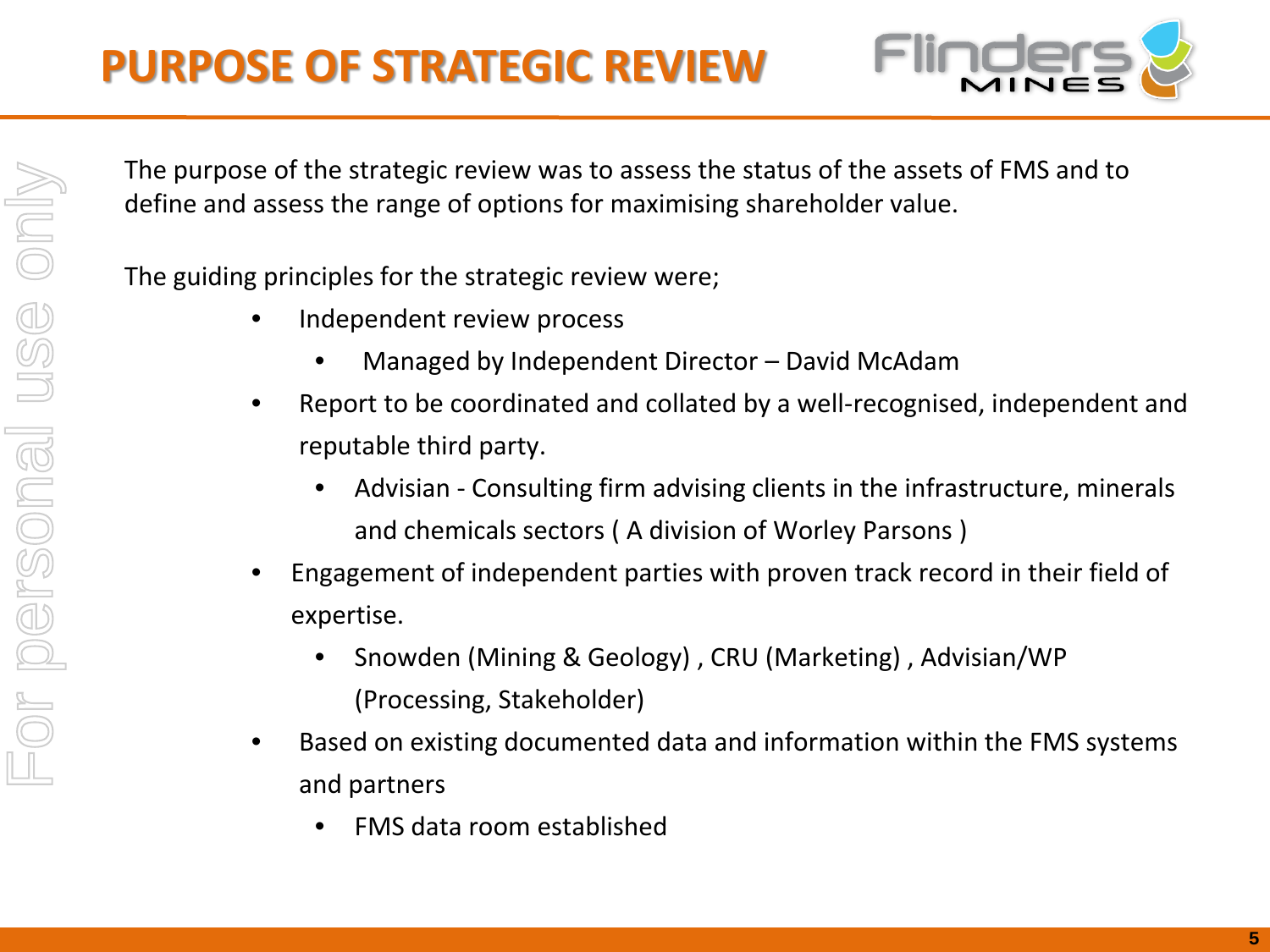

- 6 discrete work streams assigned to industry experts
- Coordinated by Advisian
- Overview and leadership by independent directors
- Peer group challenge process implemented

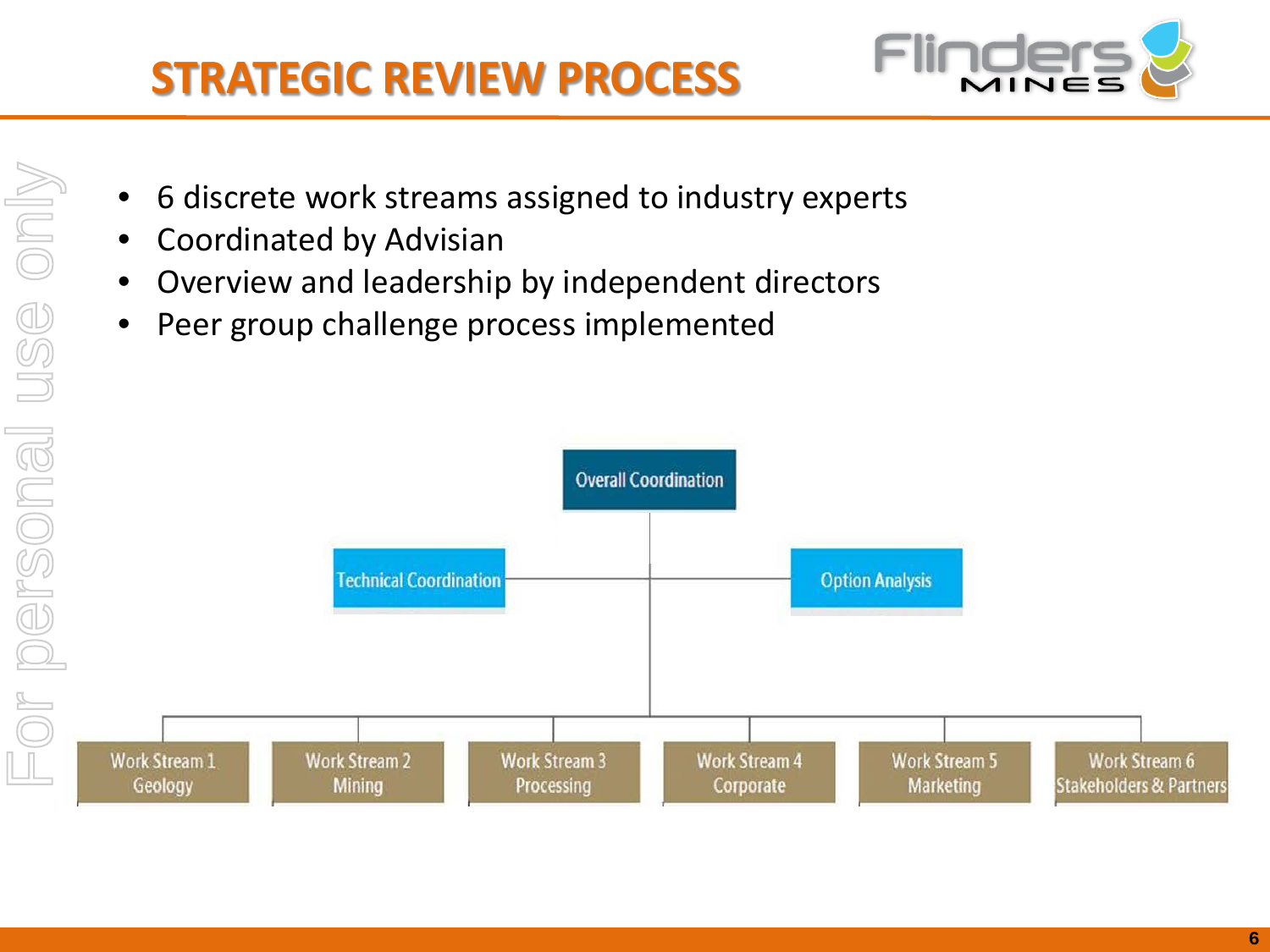

- FMS is holding a geological asset (PIOP) which appears to be of significant quality and size
	- Quality JORC compliant Resource
	- Ore is upgradeable to marketable product
	- Key technical assumptions such as hydrology and geotechnical require confirmatory work to be conducted
	- Infrastructure access (at commercial price) is the critical issue that shapes a majority of PIOPs development
	- Infrastructure cost is a critical driver to PIOPs position on cost curve
	- Infrastructure solution shapes PIOPs development (annual tonnage rates, processing options, product quality)
	- Most likely infrastructure solutions requires ~45Mtpa to provide an economically viable solution
- FMS does not have the capacity to finance the project in its own right
	- FMS has a limited balance sheet with respect of financing a project of this magnitude
	- FMS may need to utilise the potential value of PIOP to financially engineer a solution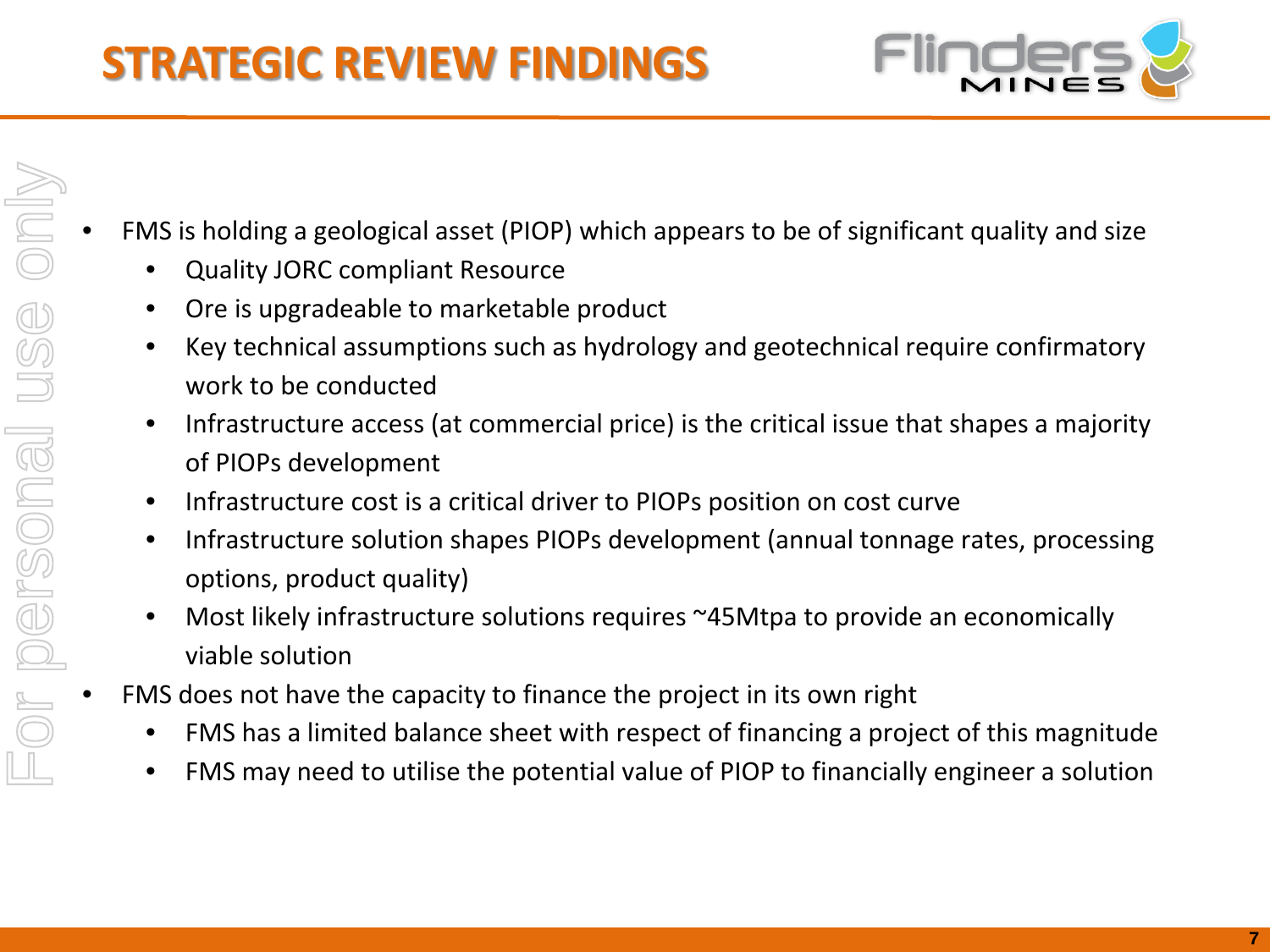

- A Maturation Phase has been developed to achieve the following tasks:
	- Commence planning for infrastructure access
	- Attain on-ground data to further define and de-risk technical assumptions which support higher tonnages
		- Metallurgical regressions for more confident plant flowsheet design
		- Geotechnical work to confirm mine planning assumptions
		- Hydrological and geohydrological parameters
	- Establish a base case to allow for commencement of PFS/BFS
- FMS's 'other tenements' appear to currently have limited value as they are only at early stage of evaluation
	- The South Australian projects are considered to be non core
	- Canegrass project may have prospectivity and further work required to assess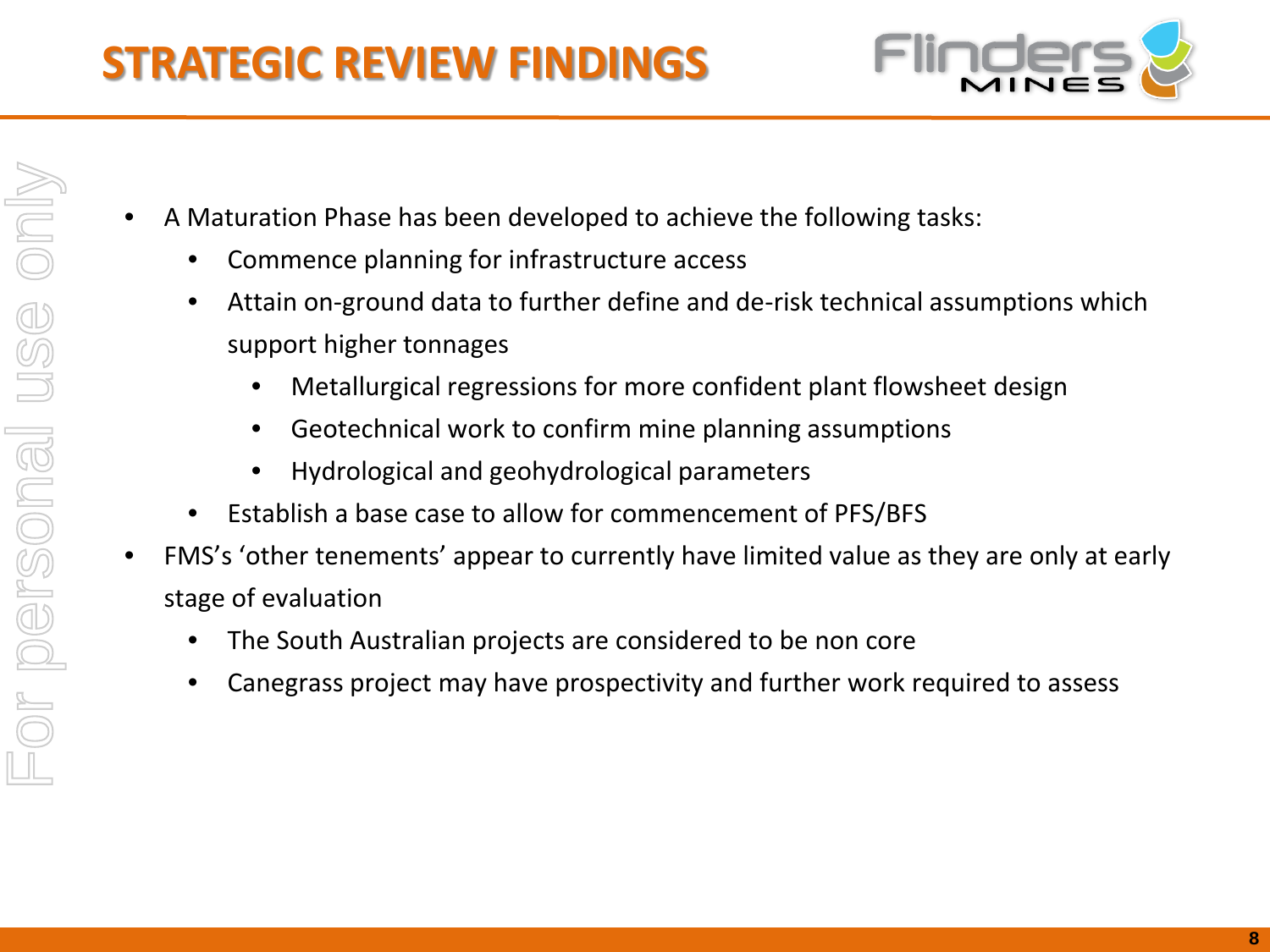

Product Comparison

- Both of the product blends that PIOP can produce are comparable with products being sold out of the Pilbara.
- Further testing and analysis will be required to further confirm these indicative<br>
Further testing and analysis will be required to further confirm these indicative<br>
specifications. Especially Phosphorus and Aluminiu specifications. Especially Phosphorus and Aluminium which are at the higher band of comparable products.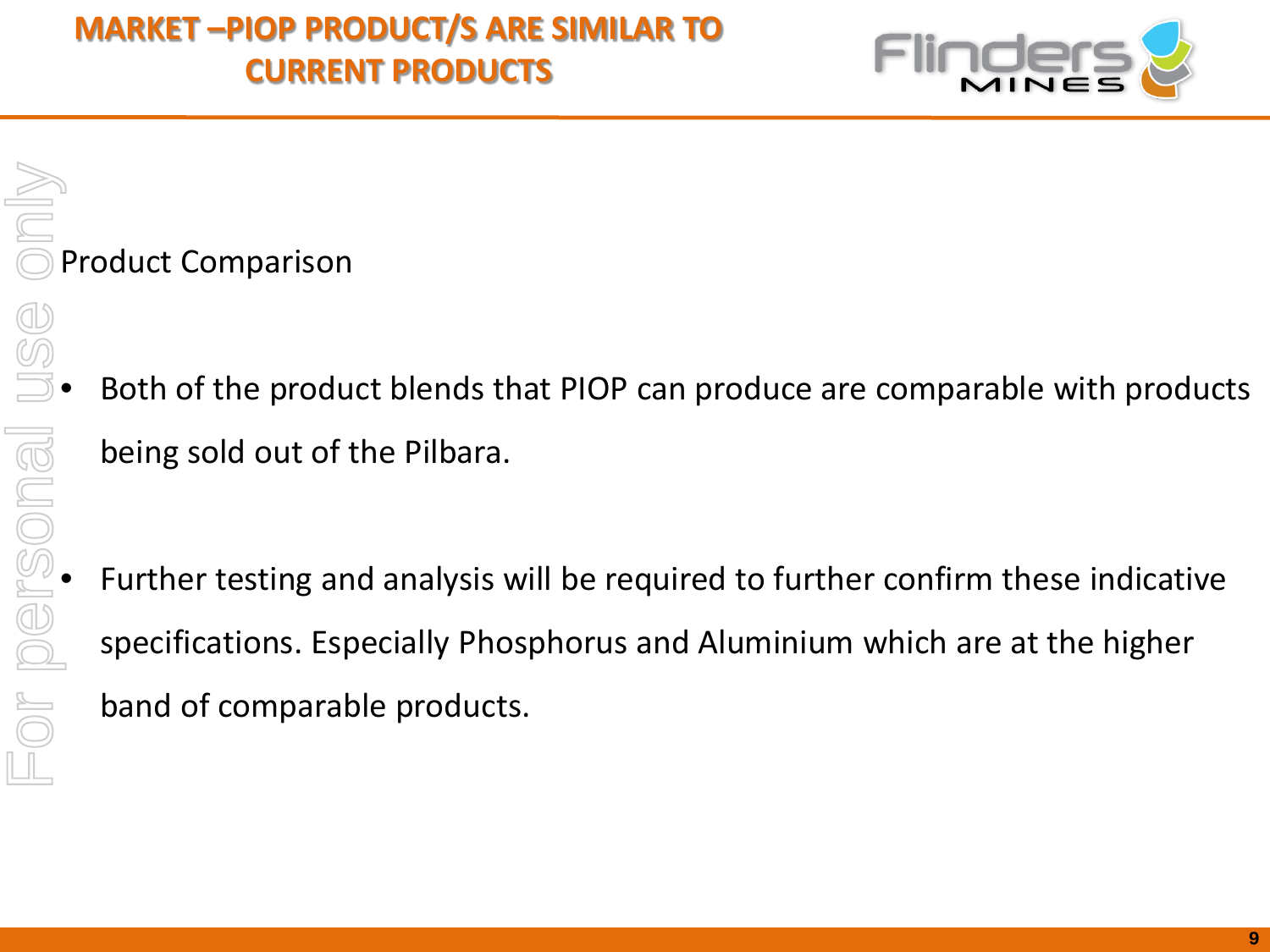

- Progress to Date
- Timing of Results
- **Next Steps**



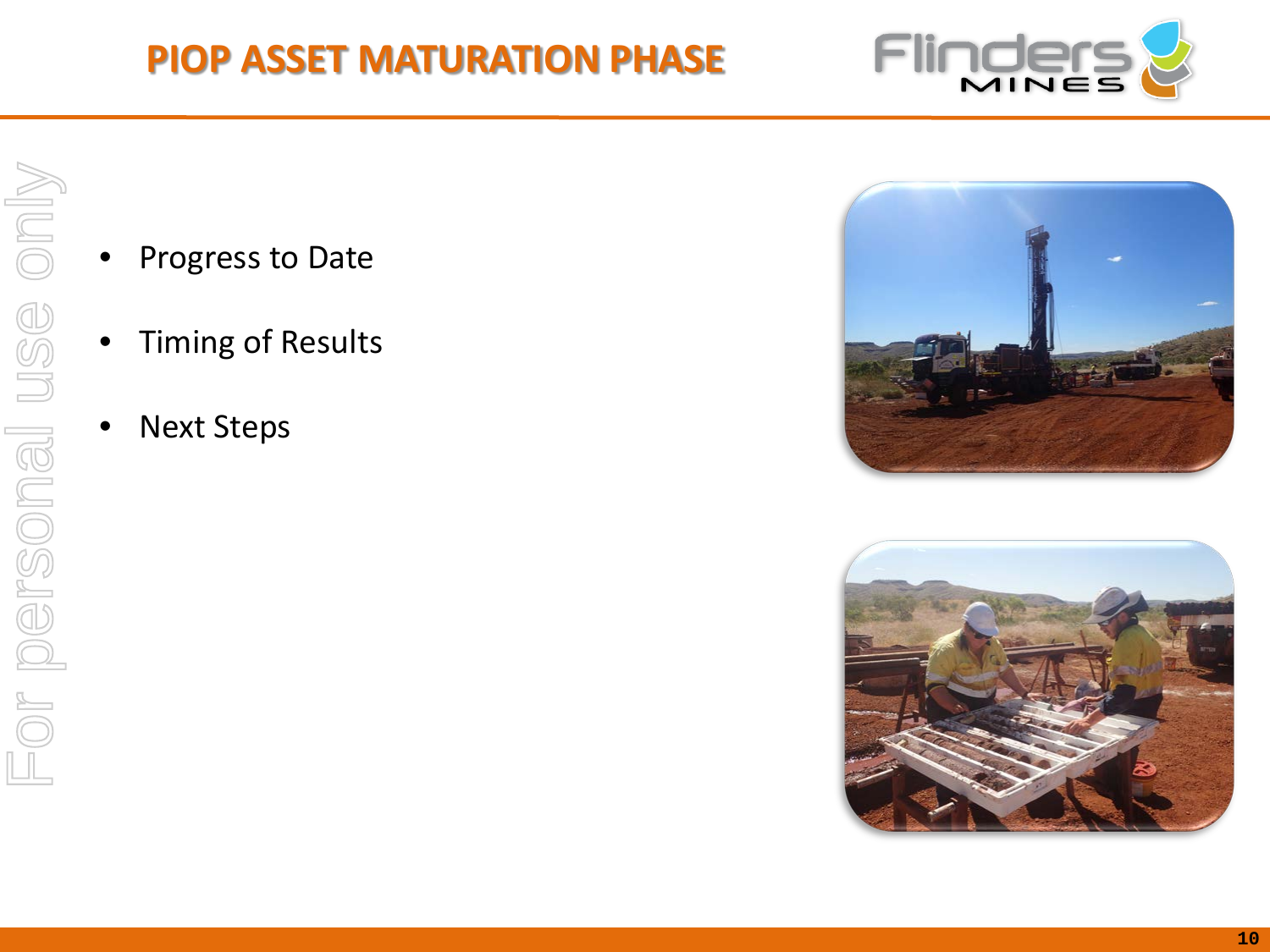### **PIOP ASSET MATURATION PHASE – PROGRESS TO DATE**



- For personal use only $\frac{1}{\sqrt{2}}$  $\bar{\overline{\odot}}$ USS. or personal
- PIOP Camp has been fully re-established and operational maintained for

next campaign of work

- Work to date conducted within timeline and budget
- Safety tightly managed  $-1$  recordable incident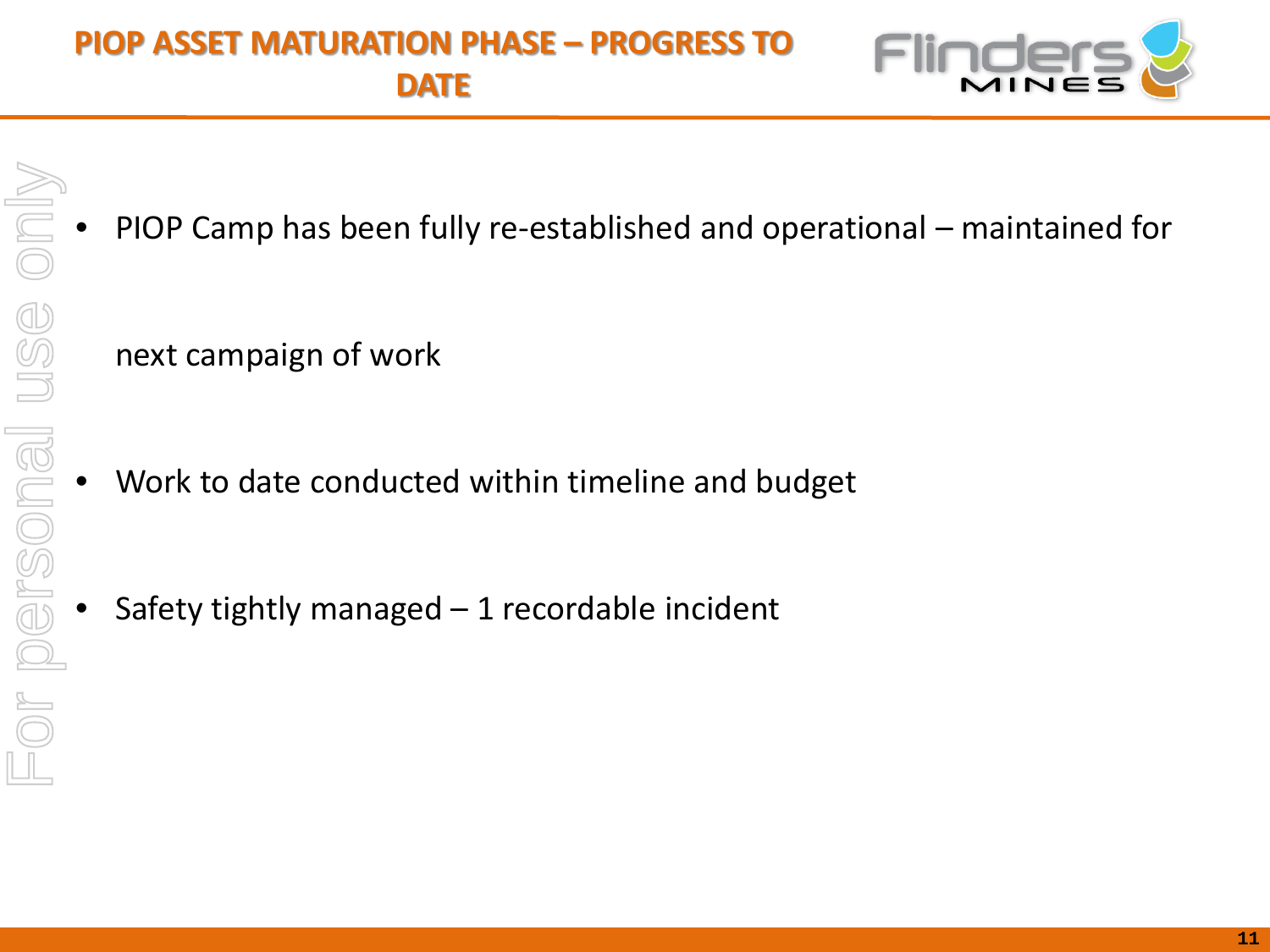### **PIOP ASSET MATURATION PHASE – PROGRESS TO**

**DATE**



|                                           | Sampling                                                                                                                                                         | Testing / Modelling                                                                                                                                   |
|-------------------------------------------|------------------------------------------------------------------------------------------------------------------------------------------------------------------|-------------------------------------------------------------------------------------------------------------------------------------------------------|
| USS ON<br>$\overline{\text{c}}$<br>Derson | Metallurgical on-ground program<br>75 x metallurgical holes for bench-<br>scale testwork<br>3,902m drilled & logged<br>65t of bulk sample for pilot test<br>work | Metallurgical on-ground program<br>Bench & pilot scale test work<br><b>Material handling</b><br><b>Filtration &amp; thickening</b><br>Sinter testwork |
|                                           | Geotechnical<br>37 x geotechnical holes<br>1,925m drilled and logged<br>135 x Geotech samples<br>recovered                                                       | Geotechnical<br>124 x Geotech tests planned for<br>selected samples                                                                                   |
|                                           | Hydrogeological<br>17 x water monitoring bores drilled<br>& installed                                                                                            | <b>Hydrogeological</b><br>On-going water monitoring<br>Project wide water table &<br>dewatering model being developed                                 |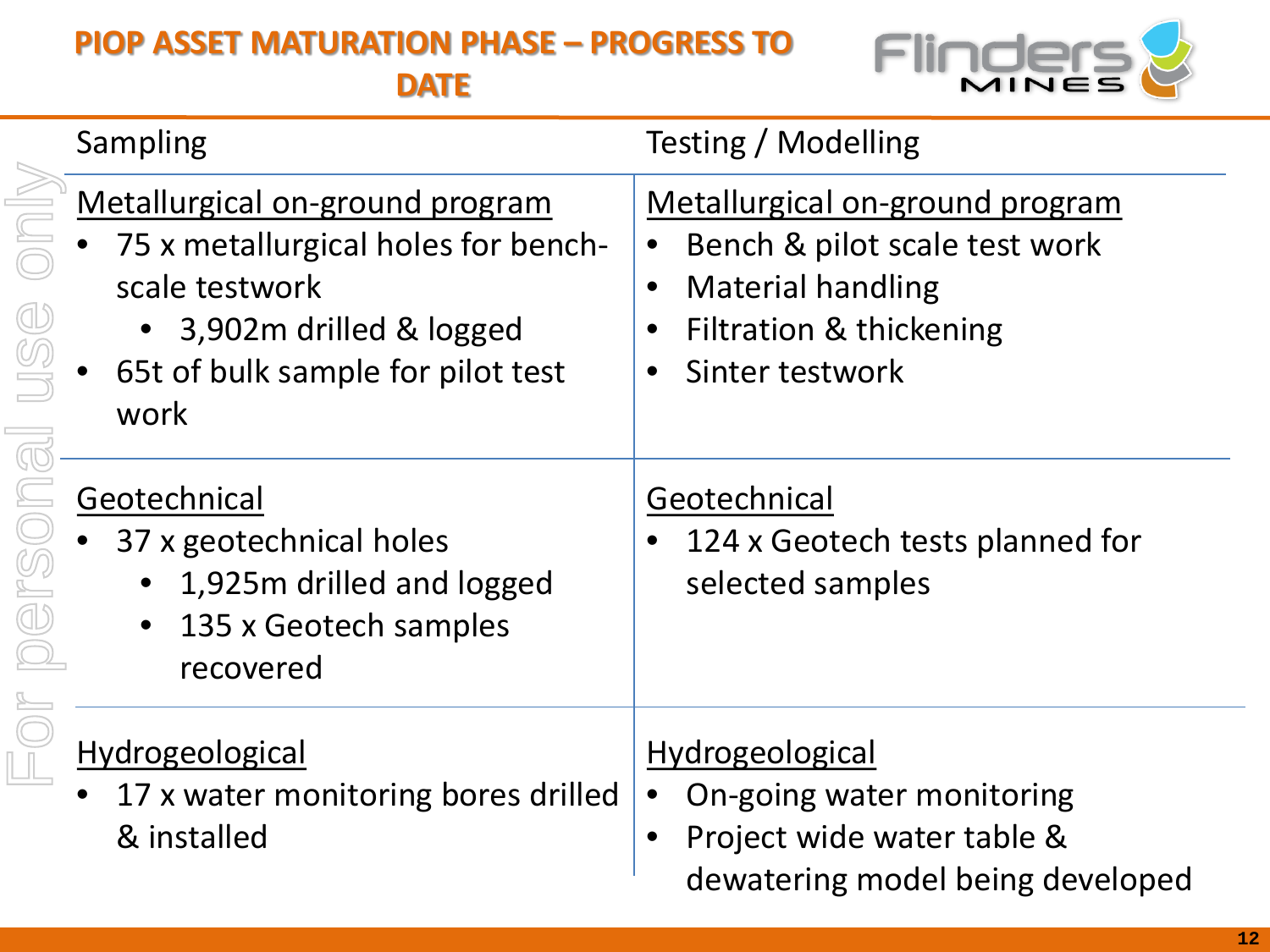### **OTHER TENEMENT ACTIVITY**



- **Tenement Review**
- Tenement Obligation Rectification
- Canegrass Status
	- Rock Chip sampling for cobalt/nickel
	- Site drilling at three locations in progress